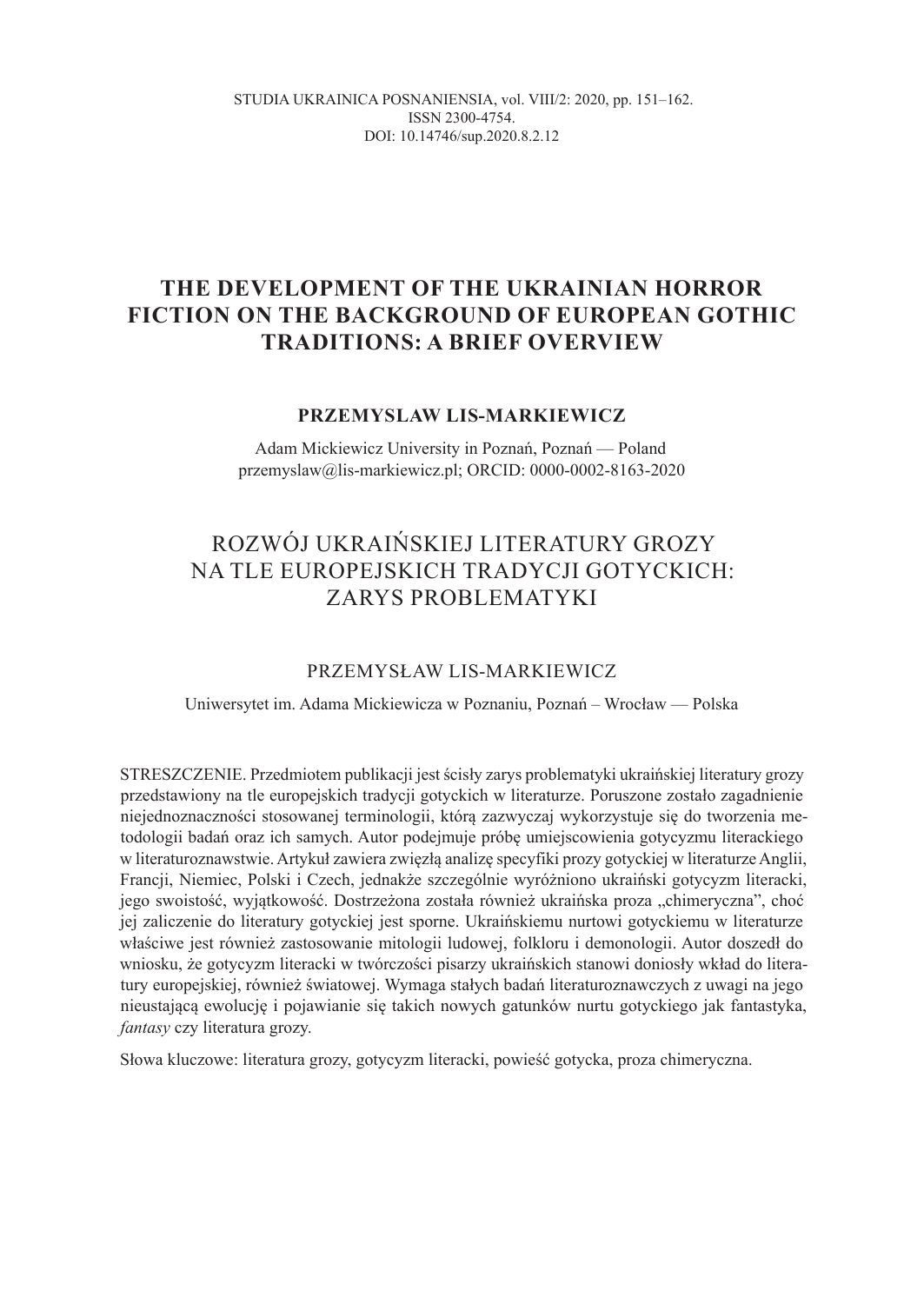## PОЗВИТОК УКРАЇНСЬКОЇ ЛІТЕРАТУРИ ЖАХУ НА ТЛІ ЄВРОПЕЙСЬКИХ ГОТИЧНИХ ТРАДИЦІЙ: СТИСЛИЙ НАРИС

### ПШЕМИСЛАВ ЛІС-МАРКЄВІЧ

Університет імені Адама Міцкевича в Познані, Познань — Польща

AНОТАЦІЯ. У статті стисло репрезентовано традиції української літератури жаху, що розглянуті на тлі європейських готичних літературних традицій. Ідеться про неоднозначність поняттєвого апарату, що застосовується під час опису методологічних засад дослідження готичної прози; має місце спроба визначення статусу готичної літератури в сучасному літературознавстві. Стаття містить стислий аналіз специфіки англійської, французької, німецької, польської і чеської готичної прози, але увагу сконцентровано на своєрідності вияву української готичної прози. Крім того, автор порушив питання особливостей химерної прози в українській літературі. Українській готиці притаманне використання народної міфології, фольклору, демонології. Автор дійшов висновків, що українська готика — потужний унесок не лише в європейську, але й світову літературу, тому вона вимагає подальшого всебічного дослідження, оскільки розвиваються нові напрями цього жанру, зокрема такі, як фантастика чи література жаху.

Ключові слова: література жаху, готична література, готичний роман, химерна проза.

othicism is a specific notion in history and literature. The scope of its ref-<br>erence is gradually expanding. Initially, it was used to refer to a cultural<br>phenomenon from the 18th century, whose features included an inter erence is gradually expanding. Initially, it was used to refer to a cultural phenomenon from the 18th century, whose features included an interest in the medieval period and historical past. The past and present attempts at defining Gothicism may be divided into two main categories. The first one may include all those who wish to treat Gothic prose (Gothic literature) as a coherently codified convention. The other category will include those who see this type of literature as a set of loosely related elements, subject to certain modifications depending on the time and the dominant view of the world, or generally speaking, social mood and individual consciousness, which is manifested in the community in various ways.

The phenomenon of and the very term "Gothicism" are specific hybrids, which cannot be readily included in any rigid frames. Gothic literature is therefore not only a return to the past and a revival of the past philosophies, views of the world or narrative styles. It is only a background, an inspiration and a source of ideas for later writers. Piotr Kruszewski claimed that Gothicism was one of the most powerful impulses for fantasy literature (including horror fiction) [Kruszewski 2017: 6]. Eighteenth-century Gothicism, with its rigid plot construction and tricks that were supposed to horrify the reader, was thus transformed in a complex world of human emotions and sensations derived from the experience of the increasingly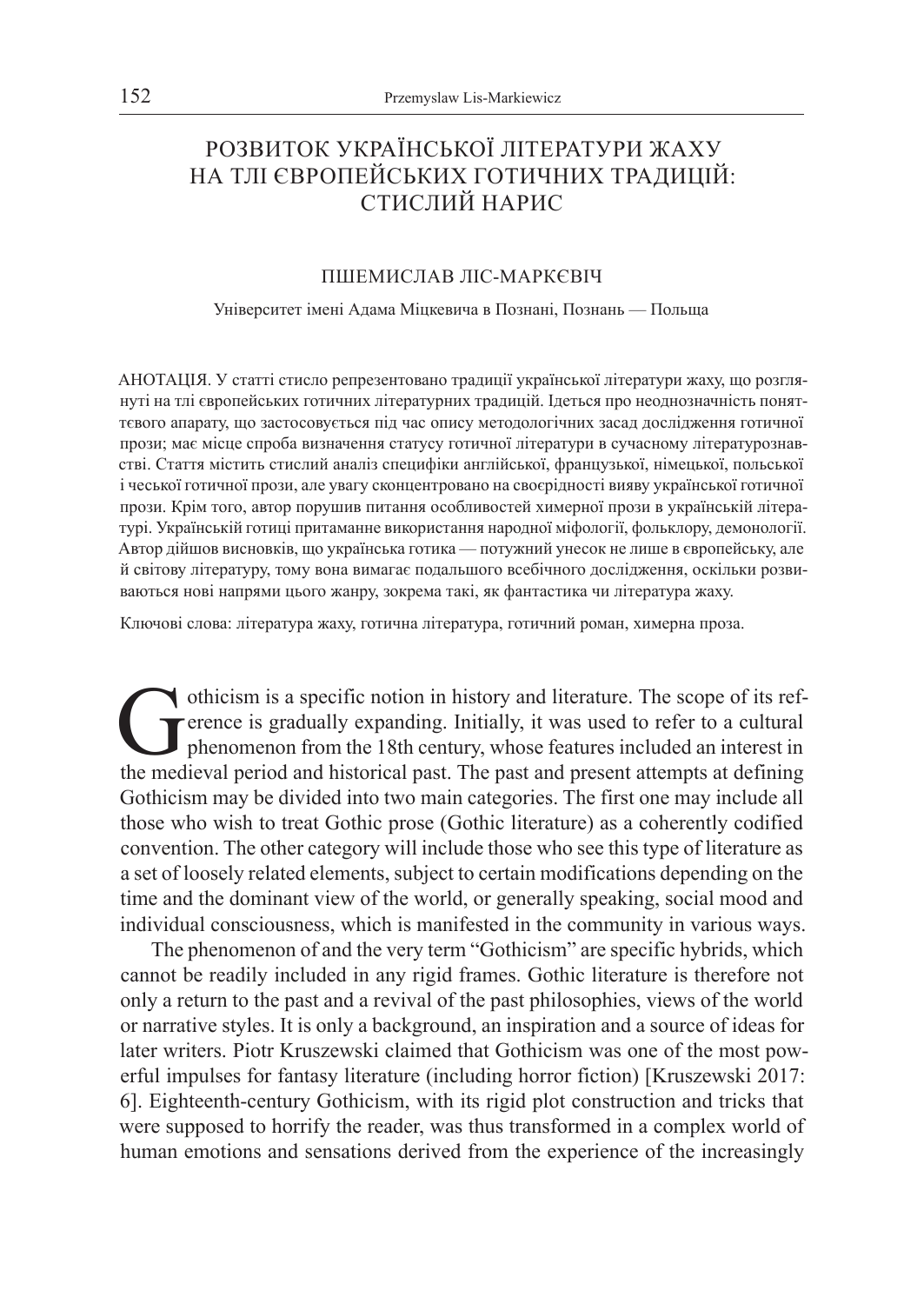weird time and space, networked and invigilated by various circles and citizens themselves. Gothicism therefore involves not only copying old patterns, motifs and schemes, but is a way of experiencing the world around us. In the 21st century, there is a tendency to reject any generic purism, which is why Gothic literature includes such a wide range of phenomena that it is virtually impossible to describe them under a single name.

Gothic literature was initially associated with one of the literary genres - the Gothic novel. The most famous texts that were later on used as a model for later works include *The Castle of Otranto* by Horace Walpole<sup>1</sup>, *The Mysteries of Udolpho* by Ann Radcliffe and *The Monk* by Mathew Gregory Lewis. Ludvík Stepan described the Gothic novel as a type of historical novel and fantasy [Stepan 2002: 115]. The structural transformation of the Gothic novel has resulted in the appearance of numerous types of the novel: a crime story, western, terror fantasy and horror story. The horror story is a specific type of fantasy literature.

Thanks to Walpole, Radcliffe and Lewis, a completely new generic model has been created. These were "the stories of mystery and intrigue"<sup>2</sup>. The plot of such stories focused on complicated events, difficult to guess and inspiring awe and terror. The Gothic space included murky castles, monasteries, dungeons, tombs, cemeteries, labyrinths, wavy curtains or unpredictable nature [Rustowski 1997: 9]. The Gothic style also entailed darkness, shadows, murkiness, forests you cannot find a way out of, old manuscripts, a dreary dialect, religious rituals, magic, enchantments, spells, dreams, visions, hallucinations, drugs, somnambulism, madness. This type of literature should be regarded as English Gothic literature.

All the texts that can be classified as "Gothic" have one thing in common: they cannot be classified as a single genre. According to Agnieszka Izdebska, writing about Gothic literature is troublesome mainly because it is impossible to suggest a single, clear and unquestionable definition of this concept [Izdebska 2017: 325– 338]. Many researchers studying Gothic literature (Izdebska, Nawrocki, Rustowski, Swierkocki and Groom) have made an attempt at ordering and narrowing down this notion. Based on their conclusions, it is possible to order and define certain generic features of the Gothic trend in European literature. A literary text may be considered to have Gothic features present in European literature if it refers to: 1) the Gothic style understood as aesthetics derived from the eighteenth-century Gothic novel, 2) such names of generic conventions as a novel of terror, a horror, terror fantasy [Izdebska 2017: 325–338; Nawrocki 2009: 131; Rustowski 1997: 9; Swierkocki 2003: 9; Groom 2012: 77–78].

In England there were such notions as *a Gothic novel*, *Gothic romance* or *a novel of terror* , whereas in France there was a mention of black romance, frenetic

<sup>&</sup>lt;sup>1</sup> It initiated a new genre, which was later defined as a Gothic romance.

<sup>&</sup>lt;sup>2</sup> Such events may include killings, abductions, ghost stories, vampire and spectre stories, stories including ominous signs, weird premonitions, dreams and predictions. See L. Štěpán, op. cit., p. 117.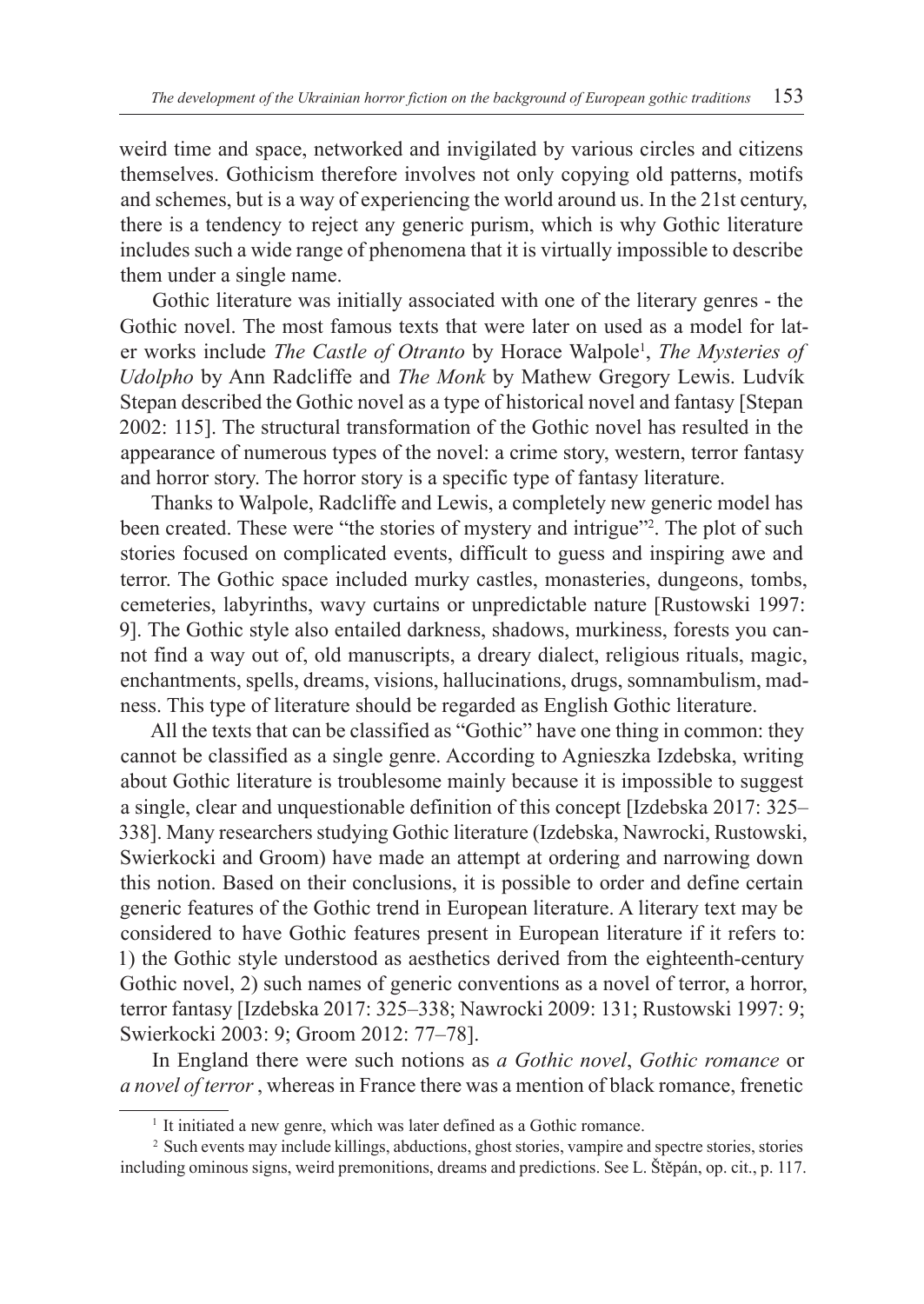novel or a novel of terror (*le roman noir, le roman frénétique, le roman terrifiant*). France had its own "Gothic revival", which stemmed from the local traditions referred to as the troubadour tradition [Sinko 1991: 159]. It was in that country that the grand vision of the Middle Ages was manifested, full of picturesque, serene and sentimental elements. We can therefore speak of an escapist tendency. Prose classified as black romance was the work of such authors as Charles Nodier and Victor Hugo. They became a source of the later French frenetic novel [Stepan 2002: 122]. Gothic novel was gradually reinforced with sensational aspects, elements of mystery and moralising. This contributed to the arrival of a brand new genre in France - *the mystery novel*. The frenetic trend or tradition is a phenomenon and a concept quite hard to grasp<sup>3</sup>. Violence and fascination with violence - these are spheres of the human imagination and often also of human life. The frenetic tradition is close to fantasy.

In Germany there was mention of a novel of terror (*Schauerroman*), and genres related to Gothic literature were known as a chivalric romance or a picaresque novel (*Ritterroman, Rauberroman*) [Swierkocki 2003: 9], which is corroborated by the views of scholars (Gazda, Izdebska, Pluciennik, Stepan) who look for the sources of the Gothic style in Romanticism and pre-Romanticism. The Gothic style was manifested through an interest in folk poetry, the lyrics of medieval minnesingers, the past heroic epoch (*Song of the Nibelungs*) and old ballads [Sinko 1991: 159–160].

The arrival of Gothic literature in Poland is marked by the series of texts published by Tadeusz Mostowski titled *Wybór powieści moralnych i romansów* [*A Choice of Moral Novels and Romances*] [Mostowski 1804]. Some of the novels by Maria Wirtemberska are a combination of fantasy and psychological prose [Szary-Matywiecka 1994: 34]. However, the dominant aspect is sentimental. The favourite motifs used by Polish writers include madness, insanity, atmosphere of mystery or ruin [Szary-Matywiecka 1994: 68–70]. It is worth noting that most texts included elements of fantasy and terror, but these were not dominant. For Romantic writers, Gothic background was later associated rather with satanic and infernal motifs and elements: Jozef Ignacy Kraszewski's witches are replaced in the prose by alchemists, magnetizers and other specialists in so-called occult knowledge [Stepan 2002: 126–127]. Gothic motifs in the work of Adam Mickiewicz (*Dziady, Grażyna, Romantyczność*) include mysterious figures of black knights, images of repentant souls, damned soul-spectres and traitors, as well as the satanic grotesque jester known from the medieval intermedia [Stepan 2002: 129]. At present, the publishing market for such categories as fantasy, science-fiction and horror stories is even more abundant than before<sup>4</sup>. Fantasy literature is often published in cycles, the most famous of these being doubtless *The Witcher* by Andrzej Sapkowski.

<sup>&</sup>lt;sup>3</sup> The main form of expression was a novel or a story.

<sup>&</sup>lt;sup>4</sup> It is worth noting that specialist fantasy journals were slowly disappearing from the market. The last issue of "Click! Fantasy" appeared in 2005, the last "Magazyn Fantastyczny" was published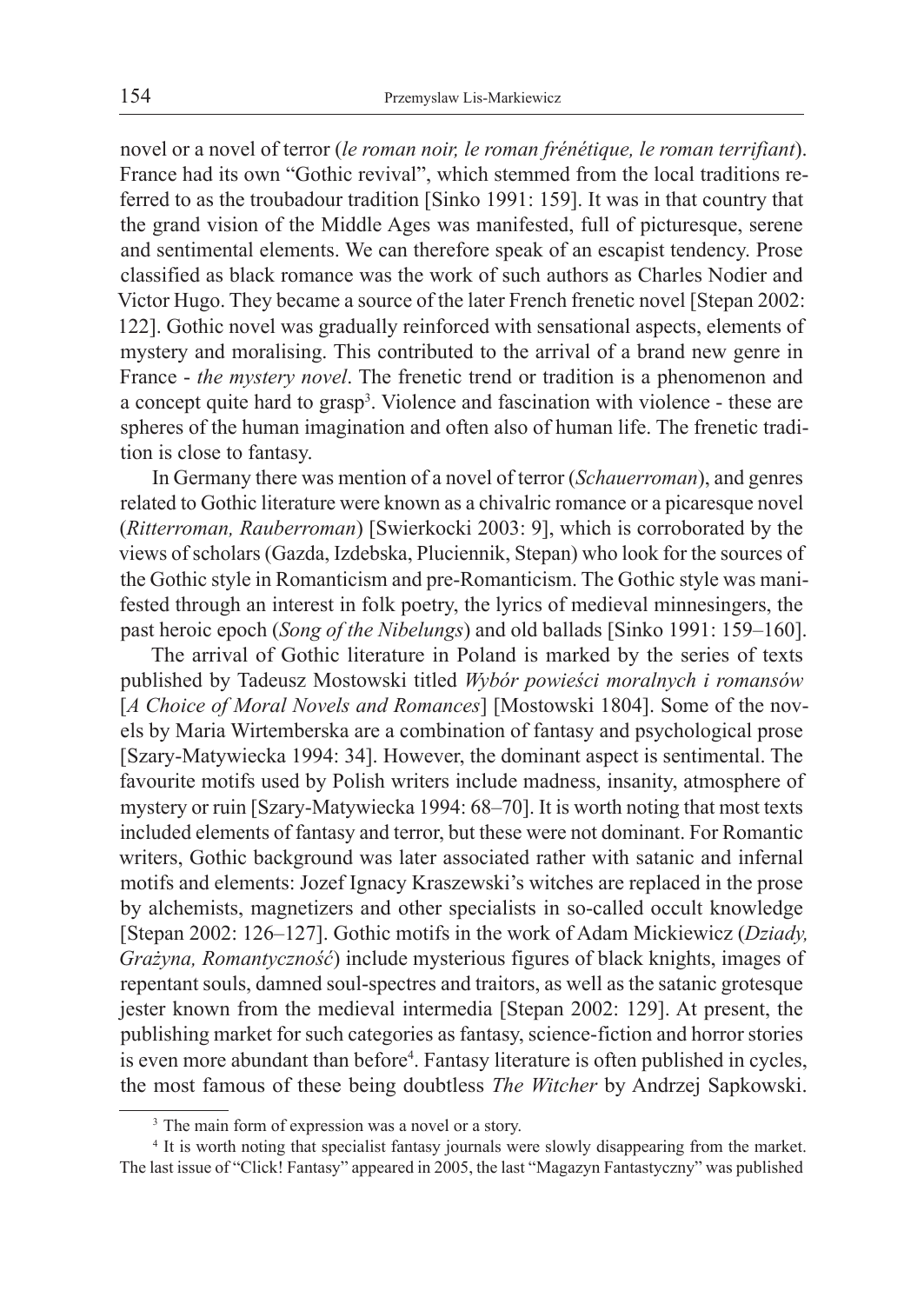In the Czech Republic, there were a few terms to describe the literature of terror: *gotický roman, hrůzostrašný román, román hrůzy, černý román, krvavý román*  (*krvák, krvas*) [Vachal 1990: 5]. In Czech popular literature, especially Gothic literature, the authors drew on the known motifs (stereotypes), which include the gallows, inn, alchemist's laboratory, monastery, cemetery, buildings full of secret rooms, underground hideaways, and mysterious passages<sup>5</sup>. Kolár properly constructs the whole space, also including erotic scenes. In Communist times, parodies of horror stories appeared in Czech literature, e.g. *Drakulův švagr* [*Dracula's brother-in-law*] by Miloslav Švandrlík. An exception were psychological horror titles, e.g. *Spalovač mrtvol* [*The Cremator*] by Ladislav Fuks. The most popular type of horror story was *the* anti-utopian horror, which expressed criticism of the Communist authorities. This is why these stories were banned. After the collapse of the Communist regime, catastrophic Gothic novels appeared (Miloš Urban and Jan Bittner).

In the analysis of literature studies as regards Ukrainian Gothic prose one cannot disregard the fact that the Ukrainian state as an independent entity recognised by the international law was formed only in 1991. Before that, Ukraine was only one of the Soviet republics in a totalitarian and non-democratic state - the Soviet Union. Gothic literature was associated with the bourgeoisie, with backwardness and as such was not welcomed by Soviet censors<sup>6</sup>. The first studies of Ukrainian literary experts, who started to use such terms as "Gothic, Gothic literature, Gothicism" appeared at the beginning of the new millennium. An opportunity to start a discussion of this genre, or maybe just a literary style, was the publishing of *Antolohiia ukrainskoho zhakhu* [*The Anthology of Ukrainian Horror Fiction*] in 2000. The author of the introduction, Nataliia Zabolotna, referred to this publication as "the most horrific book in the history of Ukraine" [Заболотна 2000: 3], whereas Vasyl Pakharenko wrote in the afterword that this type of literature is referred to in a number of ways: as terrible, Gothic, literature of fear or thriller, and that this genre is closely related and often intertwined with science-fiction, mystique, folk fantasy, and adventure stories, as well as phantasmagoric and surrealist texts [Пахаренко 2000: 791]. In the foreword to one of his anthologies, Vynnychuk claimed that in Slavic literatures the supernatural is presented with a great dose of humour and

<sup>6</sup> The author's interview with Yurii Vynnychuk, 22 January 2018, the author's own resources.

in 2011, "Magia i Miecz" in 2002, "Mała Fantastyka" in 1990, "Portal" in 2003, "Science Fiction" was published until 2012, the last "Sfinks" appeared in 2003 (and was later reactivated in 2009), and the last issue of "Ubik" was published in 2006 (a total of seven issued were published altogether). At the present time, the existing titles include "Nowa Fantastyka" (although no longer in its electronic version) and "Fenix Antologia" (the reactivated "Fenix").

<sup>5</sup> Broader range of literature quoted by V. Krejčí: J. Kamper, J. J. Kolár, *Obzor literární a umělecký*, 1901/1902, roč. 4; č. 1–2; č. 3–4, s. 39–42; č. 5, s. 68–72; č. 6–7, s. 89–92; č. 8, s. 115– 116; č. 11, s. 160–162; č. 12, s. 171–175; č. 13, s. 191–193; č. 16, s. 235–236; č. 17, s. 249–252; č. 19, s. 277–279; č. 20, s. 291–301.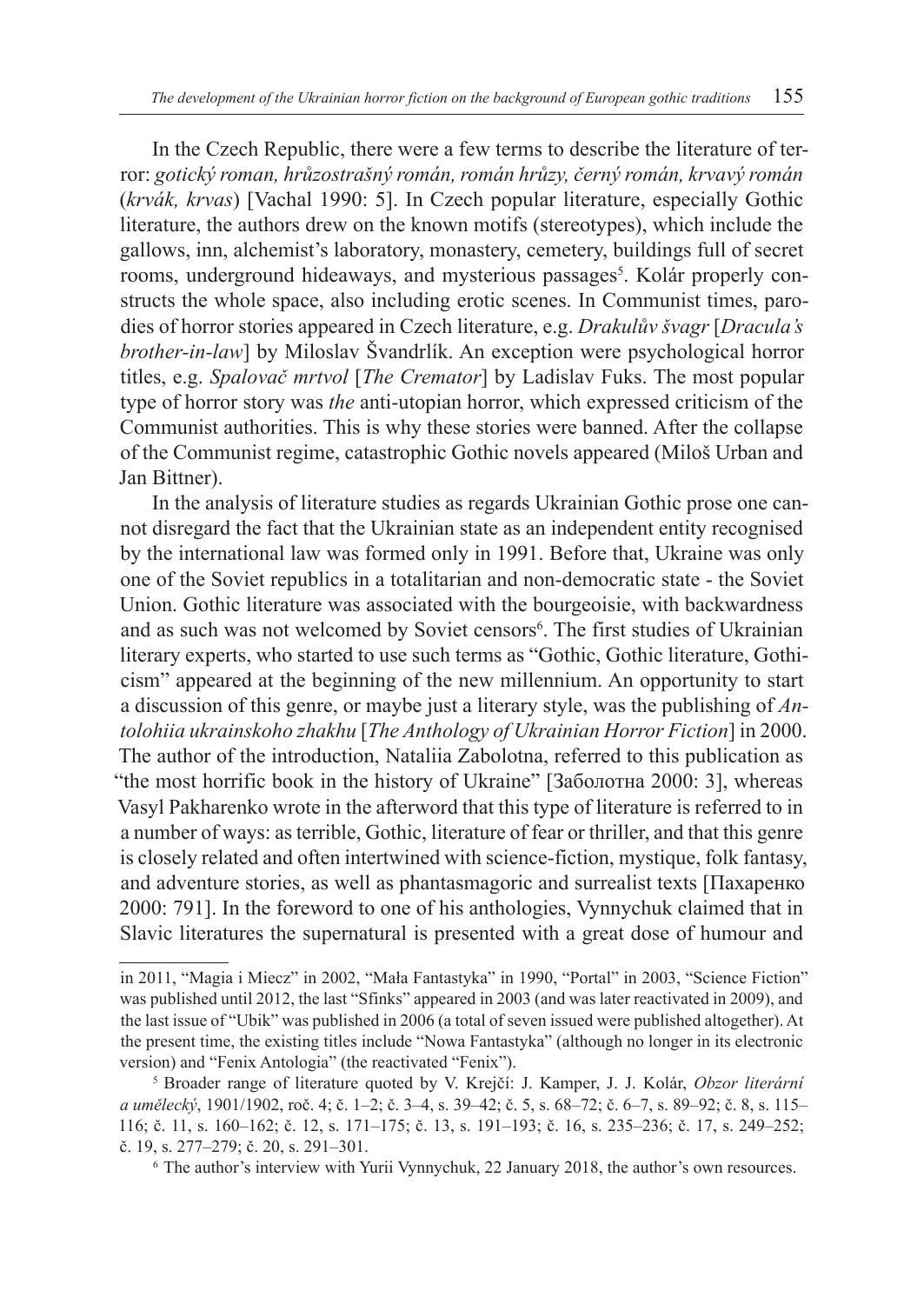there is a tendency to interpret surreal events and images with the use of folklore [Винничук 2014: 4].

The first book published in independent Ukraine which was undoubtedly an express example of Gothic literature appeared in 2001: it was an anthology of Gothic prose compiled by Yurii Vynnychuk and titled *Nichnyi pryvyd: antolohiia ukrainskoi hotychnoi prozy XIX stolittia* [*A Night Spectre: the Anthology of Ukrainian Gothic Prose from the 19th Century*]. The above-mentioned collection of texts was noticed by Liubov Kryvutsa, who mentions it in her article, saying that Ukrainian fantasy literature veers towards folk demonology and attempts to find the sources of supernatural events in folklore [Кривуца 2015: 296–303]. The author of the anthology, Yurii Vynnychuk, claims in the foreword to the anthology, titled *Nichnyi pryvyd* [*A Night Spectre*], that Gothic prose is a branch of fantasy literature [Винничук 2014: 3–7]. This is why its origins should be traced back to ancient times, because the first writings that have any literary value - the myths of various nations, national epic poems - are examples of fantasy. Vynnychuk directly claims that Gothic literature in Ukraine stems from old Ukrainian literature and folk mythology. A distinctive contribution of Ukrainian culture to the world body of fantasy literature is fairy tale fantasy, mythical, written with a dose of humour, with wit, where sometimes one can even suspect the writer is mocking the reader. The second volume of the above-mentioned anthology also comes with a foreword by Vynnychuk, titled: *U zacharovanomu liustri* [*In an Enchanted Mirror*]. In this foreword, Vynnychuk claims that nowadays Gothic prose is one of the most popular fantasy genres.

Ivan Denysiuk said that an express feature of Ukrainian Gothic literature is vivid folklorism, and strictly speaking, mythologism: constructing the plot around a meeting between humans and folk demonology - witches, devils, water-nymphs and litavets [Денисюк 2004: 142–154].

The author of an article about Fedir Zarevych, Liubov Melnyk, briefly describes the generic indicators of Gothic literature and explains the place of Ukrainian literature within the body of Western European Gothic literature. In doing so, she emphasises that Ukrainian Gothic literature derives from "the local folk demonology and vampirology" (and this is what makes it unique). This is why it should be recognised that a distinctive feature of Ukrainian Gothic literature is faith in supernatural forces and in the human ability to contact these forces [Мельник 2009: 84–88].

Special attention should be paid to the literary phenomenon described by Vynnychuk (in his foreword to *Antolohiia hotychnoi ukrainskoi prozy u 2 tomakh* [*The Anthology of Ukrainian Gothic Prose in two volumes*]) and referred to as "chimeric prose", especially that the author sees it as an inherently Ukrainian genre [Винничук 2014: 3]. As regards the origins of the term "Ukrainian chimeric prose", Vanda Chaikovska offered an exhaustive explanation. In her article from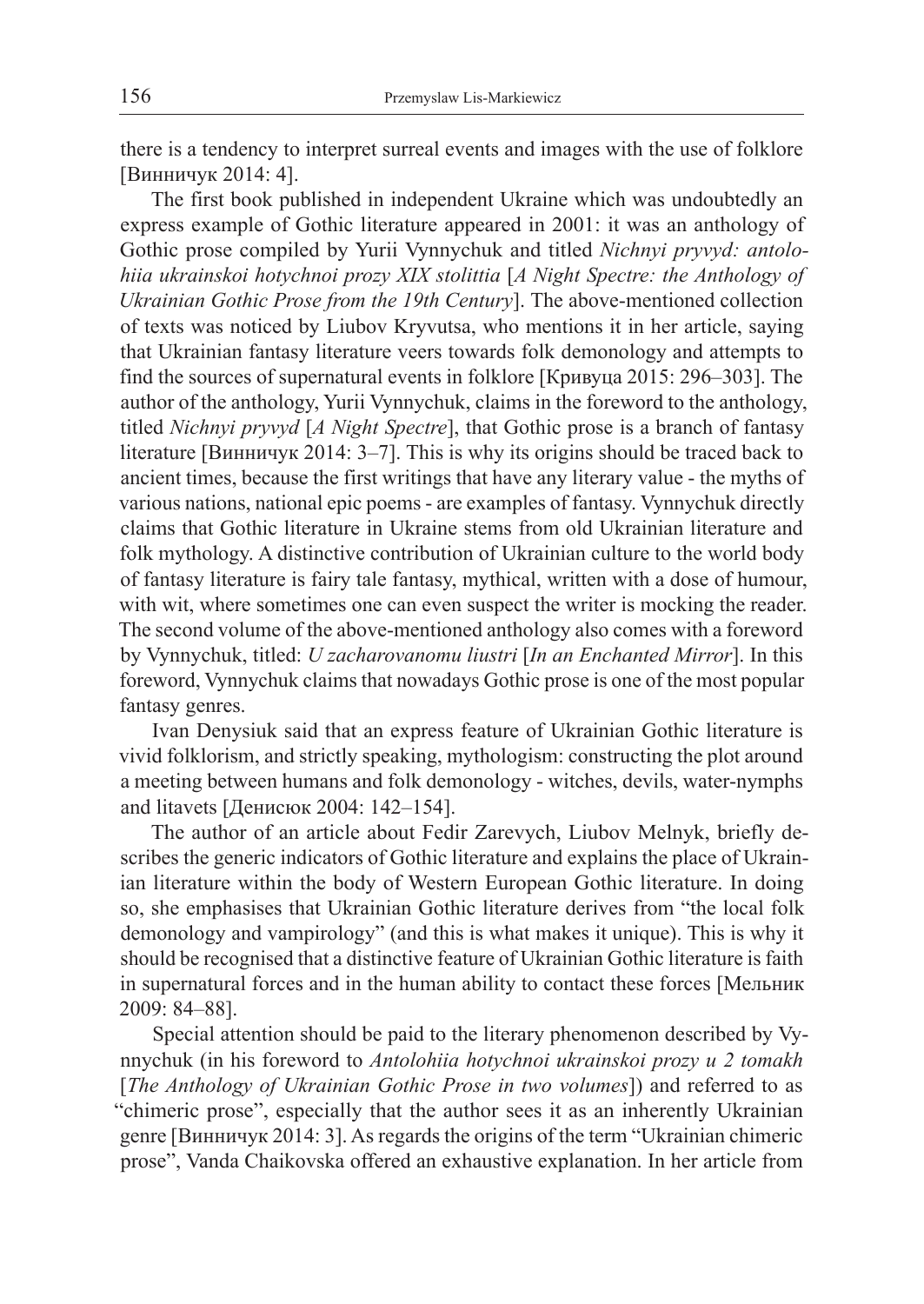2006, not only did she address the origin of the notion, but also tried to define the main features of this literary phenomenon and made an attempt to find a place for it in the history of Ukrainian literature. She managed to define the time frame for the texts classified as "chimeric prose": it started in 1958, when a novel by Oleksandr Ilchenko, titled *Kozatskomu rodu nema perevodu, abo zh Mamai i Chuzha Molodytsia* [*The Cossack Brotherhood Will Always Be There*] was published, until the publication of such texts as *Dim na hori* [*House on the Hill*] (1983) or *Na poli smyrennomu* [*In a Secluded Field*] (1983) by Valerii Shevchuk, or *Lebedyna zghraia* [*Flock of Swans*] (1971) by Vasyl Zemliak, *Levyne serce* [*Lionheart*] (1976) by Pavlo Zahrebelnyi, *Pozychenyi cholovik* [*A Borrowed Man*] (1981) by Yevhen Hutsalo [Чайковська 2006: 79–82]. The theses included in the brief article by Chaikovska mentioned above are elaborated in a lengthy monograph on "chimeric prose" by Anna Horniatko-Szumilowicz. The author of *Ukraińska proza "chimeryczna" lat siedemdziesiątych i osiemdziesiątych XX wieku* [*Ukrainian "Chimeric" Prose of the 1970s and 1980s*] did not offer an unambiguous definition of the time frames of this literary phenomenon; she only admitted that the peak of the "chimeric" trend was in the 1970s and early 1980s [Horni-atko-Szumilowicz 2011: 25].

Chaikovska admits that initially, the term "chimeric" used in literature was consistently neglected and disregarded by literature experts. Such texts were readily classified as folklorism or conventionality (unrealistic trend). This type of a literary phenomenon was not desired by the ideologists of the real socialism, who had a different idea of "forming and consolidating Soviet power in the Ukrainian countryside" [Horniatko-Szumilowicz 2011: 29], which had nothing to do with the magic, bucolic and mythical atmosphere.

Horniatko-Szumilowicz claims that the appearance of "chimeric" prose was conditioned by the colonial status of Ukraine as a state [Horniatko-Szumilowicz 2011: 31]. Using a hidden context, "mask" literature, referring to Ukrainian folklore and cultural heritage was a literary device for opposing censorship and the denationalisation of Ukrainians. The fact that "chimeric" literature flourished in the 1970s and 1980s was therefore largely caused by the political situation in Ukraine. One of the first people to note this, although not directly, was Andrii Kravchenko: in 1988, in a journal titled "Naukova dumka" he distanced himself from the assumption that the leading criterion for distinguishing "chimeric" prose as a separate literary phenomenon was its "unrealistic" quality [Кравченко 1988: 126].

Once we move on to the generic features of "chimeric" prose, we should point to the historical context, drawing on the work of Horniatko-Szumilowicz. The themes of "chimeric" novels are related to the Kievan Rus', the Cossack times, seventeenth-century Lviv, Carpathian highwaymen and the reality of postwar Ukraine. Apart from the historical context, Horniatko-Szumilowicz also points to the rural themes, whereas this feature should not be perceived in a narrow and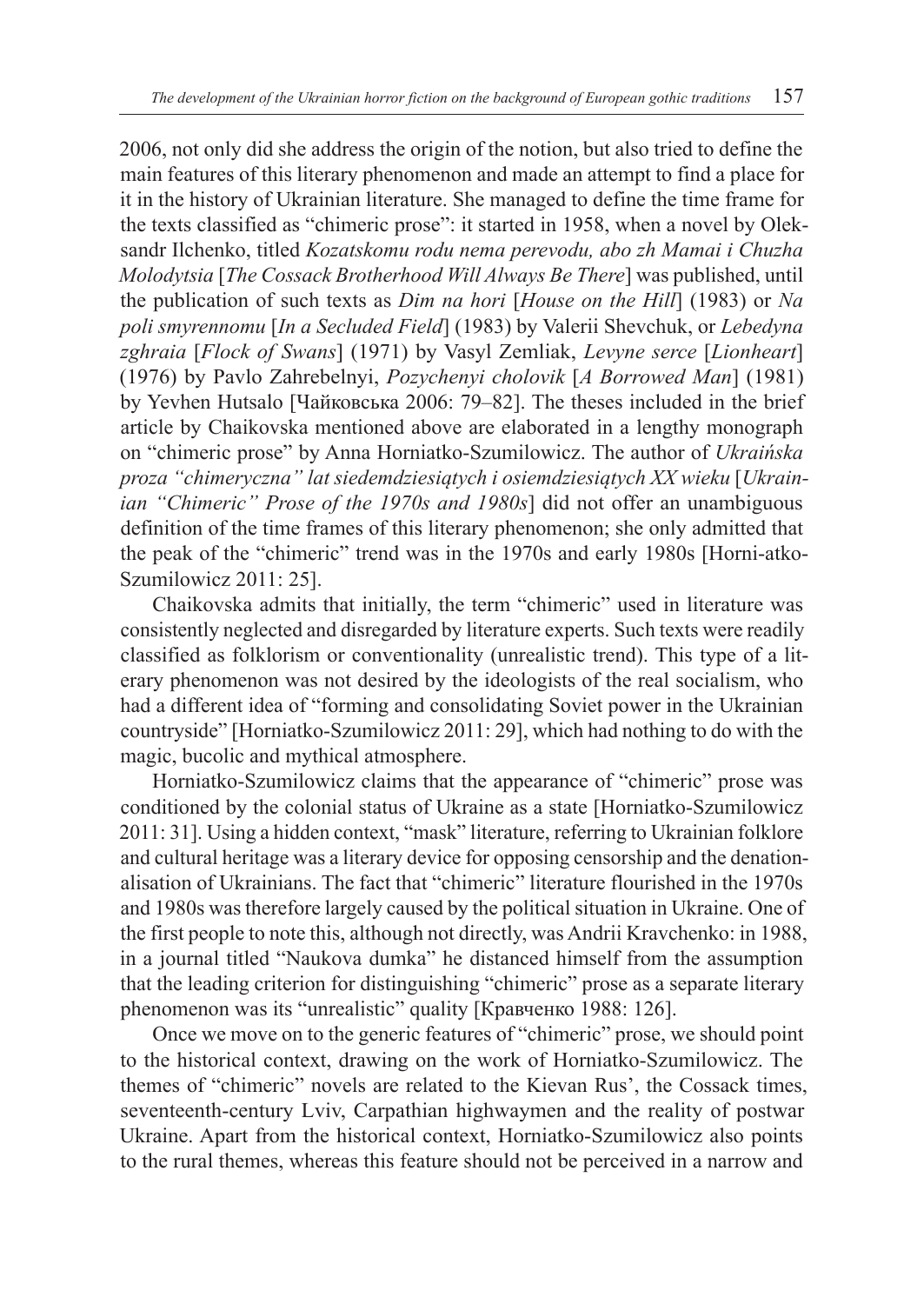literal way. The Ukrainian countryside is supposed to be seen as the mainstay of tradition, a place where Ukrainian language is cherished and maintained, along with Ukrainian customs and traditions — a place free from Soviet mock-progress, understood as a way of destroying Ukrainian national heritage and the legacy of Ukrainian tradition and culture [Horniatko-Szumilowicz 2011: 35–36].

In 1990 Valerii Shevchuk claimed that the first anthology of fantasy stories and novellas in the history of Ukrainian literature was the book titled *Ohnenyi zmii* [*The Fiery Dragon*] [Шевчук 1990: 3–7]. Shevchuk initiated the discourse about specific features of Ukrainian fantasy literature. The term "Gothic literature" was not yet used by that time. He included his considerations in the foreword to Yurii Vynnychuk's anthology *Ohnenyi zmii* [*The Fiery Dragon*], titled *U sviti fantazii ukrainskoho narodu* [*In the World of Fantasy of the Ukrainian Folk*].

The author presented a detailed outline of the history of fantasy (Gothic) literature in Ukrainian culture. As an example of the first valuable piece of such literature, he quotes the old East Slavic chronicle *Повість временних літ* [*The Tale of the Past Years*]. On the other hand, the first Ukrainian (Ruthenian) collection of the lives of saints is the thirteenth-century *Kyievo-Pecherskyi pateryk*. This is one of the most unique texts in the whole body of the Old East Slavic hagiographic literature; it includes fantasy stories about how the saints fought evil spirits and how the evil forces took on the forms of women, devils, monsters or beasts. In Galicia, a few collections of epigrams were published over the three centuries (16th–18th). Poets from Lviv used to write poems about devils and witches: Sebastian Klonowic, Jozef Bartłomiej Zimorowic and Szymon Szymonowic. Another writer from Lviv — Benedykt Chmielowski — wrote a lengthy work in the 18th century about devils and witches. He made quite an effort to classify all of them. Shevchuk argues that Ukrainian demonological folk story as a literary genre is an unlimited area for imagination and fantasy. The work of folklore researchers was the basis for the work of Ukrainian romanticists, and more precisely, it contributed to the appearance of the Romantic fantasy short story. Just like Shevchuk, in his foreword to *Antolohiia ukrainskoi fantastyky XIX–XX st.* [*The Anthology of Ukrainian fantasy from the 19th and 20th century*], Vynnychuk also indicates that Ukrainian Romantic literature (he also refers to it as Gothic) originated from old Ukrainian literature [Винничук 2017: 3]. Vynnychuk claims that the 19th century saw an outburst of Romantic fantasy and he links this phenomenon to the appearance of Gogol's writing. He notes that after *Vechory na khutori bilia Dykanky* [*Evenings on a Ukrainian Farm Near Dykanka*] there was a fashion for literature about devils and witches. He claims that utopian stories by Danylevskyi and Kostomarov were close to Gothic. The author of the anthology points out that the stories from Galicia were much more full of terror than literature from other parts of Ukraine; they were mostly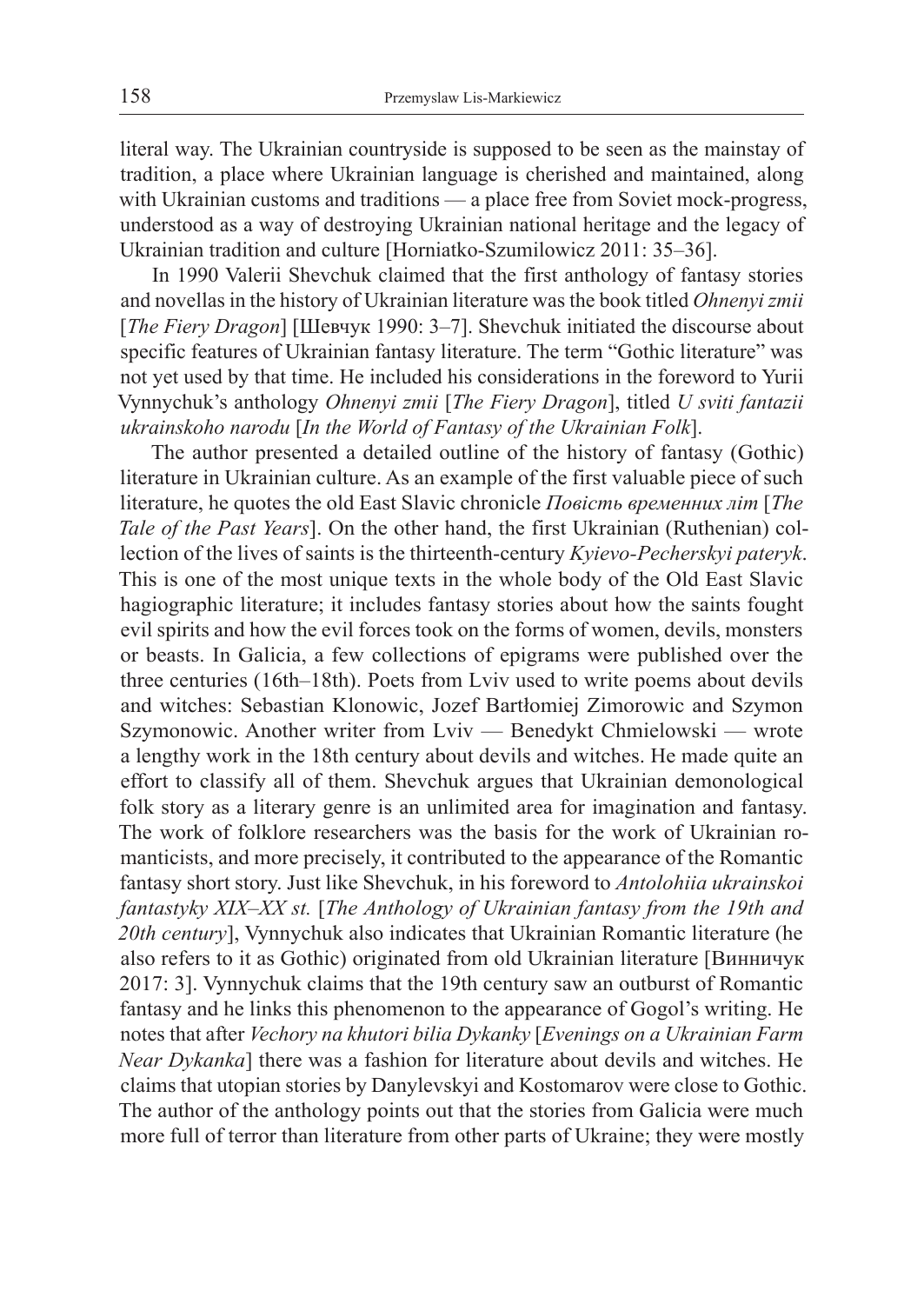written by monks and clergymen. They also have a much more moralising and allegorical tone.

In 1997 another anthology was published, *Kvity v temnii kimnati* [*Flowers in a Dark Room*]; the stories were collected by Volodymyr Danelenko. This anthology includes forty six stories, the majority of which may be regarded as examples of short Gothic prose. In 1999 an anthology of short stories by Vasyl Gabor was published, *Knyha ekzotychnykh sniv i realnykh podii* [*A Book of Exotic Dreams and Real Events*]. Both of these literary events fit into the phenomenon observed at that time and involve increased inspiration from the magical short story. This phenomenon was noticed in the 1980s and 1990s [Мельник 1999: 7]. Vasyl Gabor combined the elements of the classical Ukrainian short-story writing of the late 19th and early 20th century with the beginnings of the magical short story of the late 20th century. He used a series of elements that he combined into specific pairs: Gothic literature and folk fantasy, crime story and sensation, phantasmagoria and surrealism [Horniatko-Szumilowicz, 2006: 38].

*Antolohiia ukrainskoho zhakhu [The Anthology of Ukrainian Horror Fiction]*, published in 2000 in Ukraine, compiled by Vasyl Pakharenko, is a book of eight hundred pages and includes seventy stories by thirty-two writers such as Hryhorii Kvitka-Osnovianenko, Orest Somov, Mykola Hohol, Hryhorii Kvitka-Osnovianenko, Mykola Kostomarov, Mykhailo Chaikovskyi, Ivan Franko, Mykhailo Kotsiubynskyi, Nataliia Kobrynska, Vasyl Stefanyk, Yurii Vynnychuk, Valerii Shevchuk and Oleksandr Zhovna.

The aforementioned anthology compiled by Yurii Vynnychuk *Ohnenyi zmii* [*The Fiery Dragon*] was not the only collection of texts that are the subject matter of his interest. Another piece of Gothic fantasy was a collection of short stories published in 1990, titled *Mistse dlia drakona* [*Place for the Dragon*], in 1992 a novel titled *Laskavo prosymo v Shurohrad* [*Welcome to Ratville*] was published and in 2003 there was *Knyha bestii* [*Book of the Beast*] - a Ukrainian bestiary. One year later, in 2004, it was followed by an anthology of Ukrainian stories about devils entitled *Chort zna sho* [*Hell Knows What*]. In 2010–2018 Vynnychuk collected the legends of Lviv, fairy tales, legends, myths, mystic stories, as well as magical stories, Gothic and fantasy tales in numerous anthologies.

As follows from the above, the Gothic trend has been present in Ukrainian literature for centuries; initially, it came in a convention similar to the eighteenth-century Gothic novel with moralising and allegorical themes. With time, the Ukrainian Gothic trend became more unique and developed its own distinctive features; writers increasingly sought inspiration in folklore and their texts feature figures from Slavic mythology. A characteristic genre distinct from Gothic literature and encountered only in Ukrainian literature is chimeric prose, which was often a means of opposing the Communist ideology and denationalisation of Ukrainians in the periods of enslavement.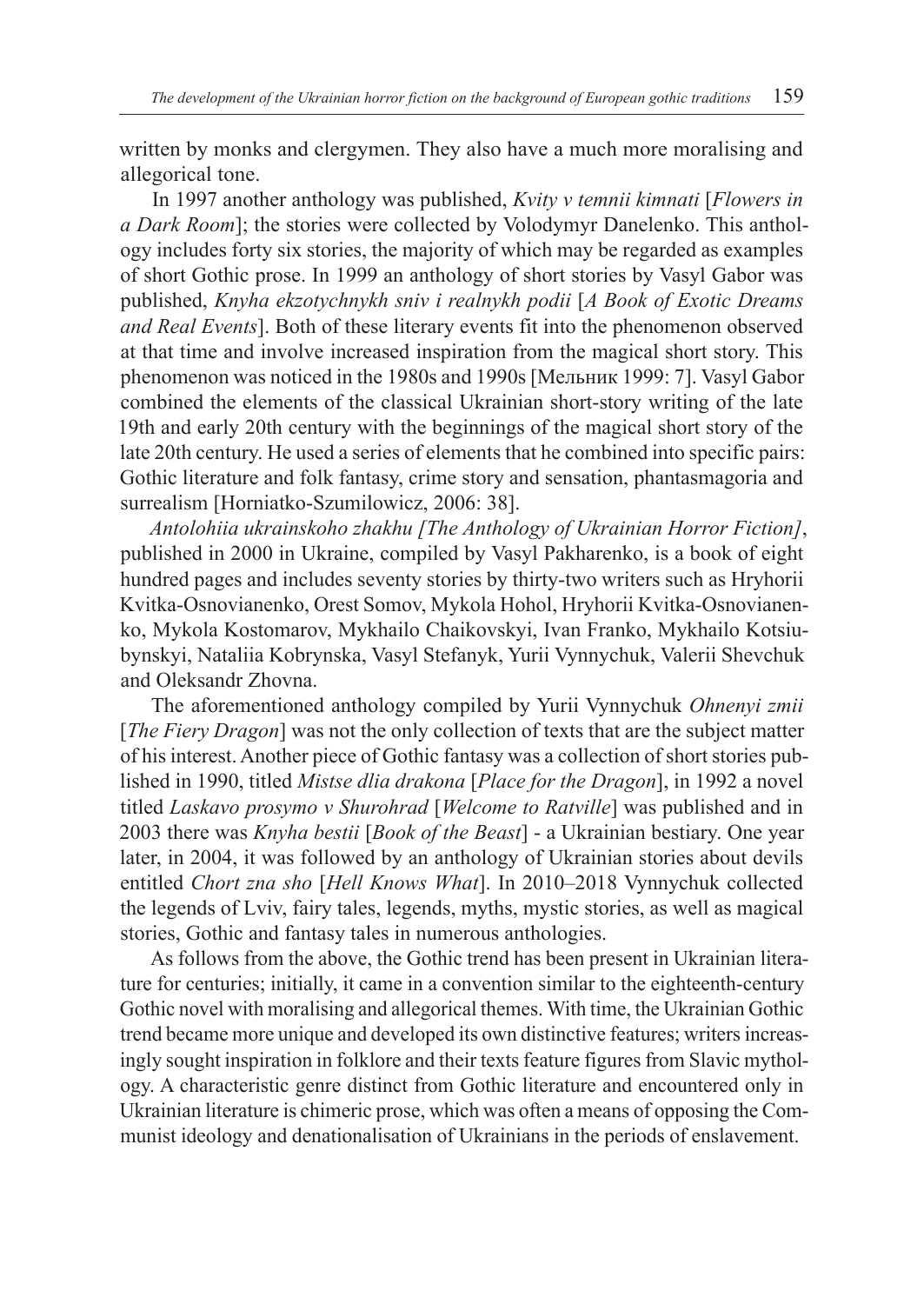#### **Literature**

- *Антологія українського жаху*, укл. В. Пахаренко, Київ: Асоц. підтримки укр. поп. літ., 2000.
- *Антологія української фантастики XIX*–*ХХ ст.*, укл. Ю. Винничук, Харків: Фоліо, 2017.

Винничук Ю., *Антологія готичної прози*, Харків: Фоліо, 2014.

- Винничук Ю., *Нічний привид*: *антологія української готичної прози ХІХ століття*, Харків: Фоліо, 2001.
- Винничук Ю., *У зачарованому люстрі*, [в:] *Антологія готичної української прози,* у 2 томах, укл. Ю. Винничук, т. 2, Харків: Фоліо, 2014.
- Горнятко-Шумилович A., *У дивосвіті оповідань Василя Ґабора (Книга екзотичних снів і* реальних подій), [в:] "Слово і час", 2006, вип. 11, с. 38-43.
- Денисюк I., *Літературна готика і Франкова проза*, [в:] "Парадигма", 2004, вип. 2, с. 142– 154.
- Кравченко А., *Художня умовність в українській радянській прозі*, Київ: Наукова думка, 1988.
- Кривуца Л., *Жанрово-тематичні риси готичного роману в інтерпретації Надії Ки*бальчич, [в:] "Літературознавчі студії", 2015, вип. 1 (1), с. 296-303.
- Мельник Л., *Від романтизму до модернізму: Федір Заревич і його готична проза*, [в:] "Слово і час", 2009, № 11, с. 84-88.
- Мельник Н., *Жанрово-стильові модифікації української новели 80*–*90-х років ХХ століття*, дис. … канд. філол. наук, Київ 1999.
- Шевчук В., *У світі фантазій українського народу*, [в:] Винничук Ю., *Oгнений змій*, Київ: Молодь, 1990, c. 3–7.
- Чайковська В.Т., Українська химерна проза: історія народження терміна, [в:] "Вісник Житомирського державного університету імені Івана Франка", 2006, вип. 26, c. 79–82.

Groom N., *The Gothic. A Very Short Introduction,* Оxford: Oxford University Press, 2012.

- Horniatko-Szumilowicz A., *Ukraińska proza "chimeryczna" lat siedemdziesiątych i osiemdziesiątych XX wieku*, Szczeciń: Wyd-wo Uniwersytetu Szczecińskiego, 2011.
- Izdebska A., *Gotycyzm / gotycyzmy rekwizyty i metamorfozy*, [w:] "Poznańskie Studia Polonistyczne. Seria Literacka", Poznań, 2017, vol. 30 (50), s. 325–338.
- Kruszewski P., *Sacrum i mythos w polskiej literaturze fantastycznej*, Katowice: Uniwersytet Śląski, 2017.
- Mostowski Т., *Wybór powieści moralnych i romansów*, t. 1*–*5, Warszawa: Drukarnia Nro 646 przy Nowolipiu, 1804.
- Nawrocki R., *Kuchenne fascynacje fantastyki grozy*, [w:] "Barbarzyńca", Kraków, 2009, № 3*–*4 (16*–*17).
- Rustowski A.M., *Angielska powieść gotycka doby wiktoriańskiej*, "Scientific Papers of the University of Silesia in Katowice", vol. 191, Katowice 1997.
- Sinko Z., *Gotycyzm*, [w:] *Słownik literatury polskiego Oświecenia*, red. T. Kostkiewiczowa, Wrocław: Zakład Narodowy im. Ossolińskich, 1991.
- Štĕpán L., *Kalejdoskop form genologicznych w popularnych nurtach gotycyzmu*, [w:] *Wokół gotycyzmów. Wyobraźnia, groza, okrucieństwo*, red. G. Gazda, A. Izdebska, J. Płuciennik,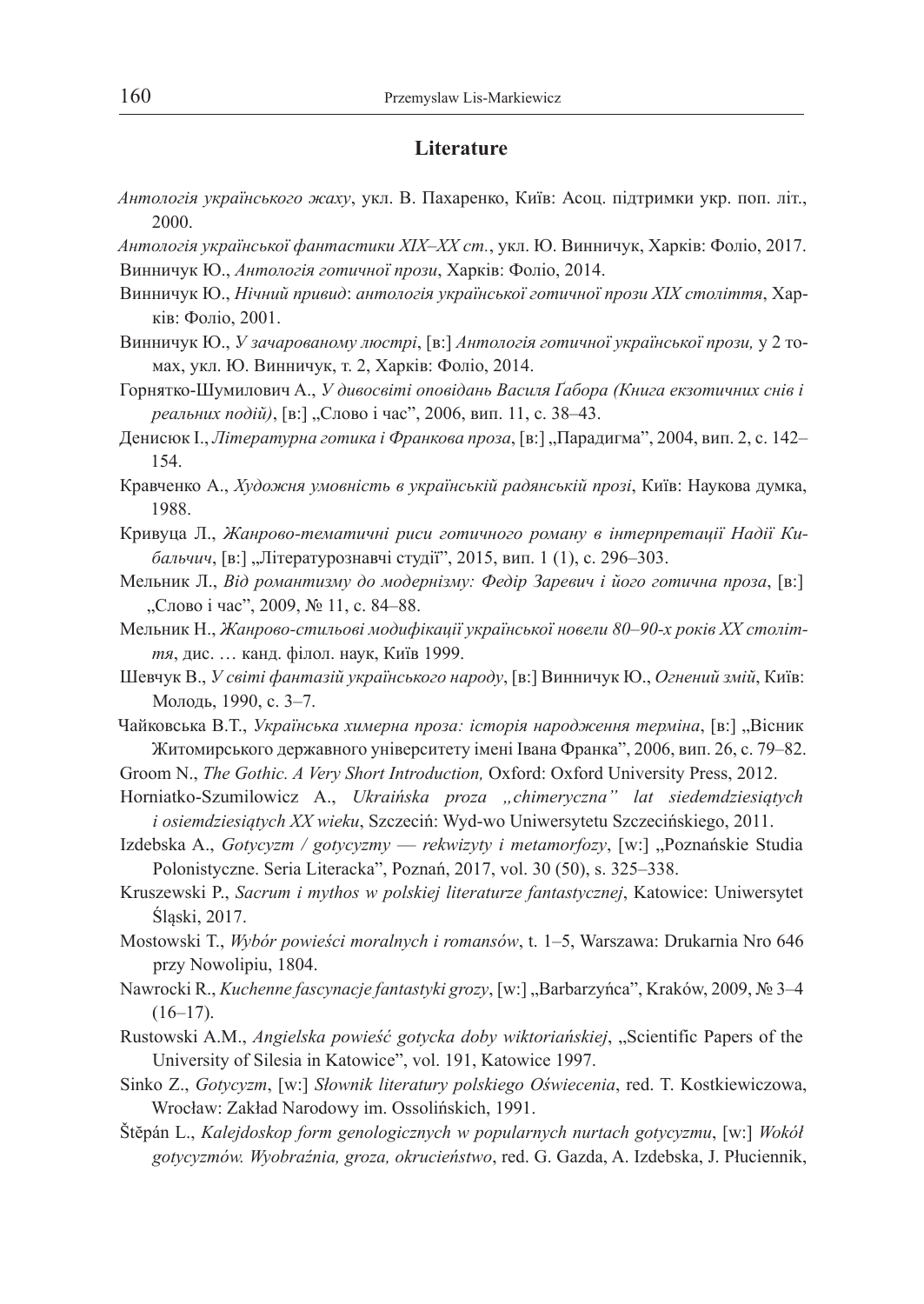Kraków: Towarzystwo Autorów i Wydawców Prac Naukowych UNIVERSITAS, 2002, s. 115*–*129.

- Swierkocki M., *Magia gotycyzmu*, [w:] *Gotycyzm i groza w kulturze*, red. G. Gazda, A. Izdebska, J. Płuciennik, Łódź: Wydawnictwo Uniwersytetu Łódzkiego, 2003.
- Szary-Matywiecka E., "*Malwina" czyli Głos i pismo w powieści*, Warszawa: Wydaw. IBL PAN, 1994.
- Vachal J., *Krvavý román. Studie kulturně a literárně historická*, Praha: Paseka, 1990.

### **Spysok wykorystanoi literatury [References]**

- *Antolohiia ukrainskoho zhakhu [The Anthology of Ukrainian Literature of Terror]*, ukl. V. Pakharenko, Kyiv: Asots. pidtrymky ukr. pop. lit., 2000.
- *Antolohiia ukrainskoi fantastyky XIX–XX st. [The Anthology of Ukrainian Fantasy from the 19th and 20th Century]*, ukl. Yu. Vynnychuk, Kharkiv: Folio, 2017.

Vynnychuk Yu., *Antolohiia hotychnoi prozy [The Anthology of Gothic Prose]*, Kharkiv: Folio, 2014.

- Vynnychuk Yu., *Nichnyi pryvyd: antolohiia ukrainskoi hotychnoi prozy XIX stolittia [A Night Spectre: the Anthology of Ukrainian Gothic Prose from the 19th Century]*, Kharkiv: Folio, 2001.
- Vynnychuk Yu., *U zacharovanomu liustri [In a Magic Mirror]*, [v:] *Antolohiia hotychnoi ukrainskoi prozy, u 2 tomakh,* ukl. Yu. Vynnychuk, t. 2, Kharkiv: Folio, 2014.
- Horniatko-Shumylovych A., *U dyvosviti opovidan Vasylia Gabora (Knyha ekzotychnykh sniv i realnykh podii) [In a Bizzare World of Vasil' Gabor's Novellas (A Book of Exotic Dreams and Real Events)]*, [v:] "Slovo i chas", 2006, vyp. 11, s. 38-43.
- Denysiuk I., *Literaturna hotyka i Frankova proza [Gothic Literature and Franko's Prose*], [v:] "Paradyhma", 2004, vyp. 2, s. 142-154.
- Kravchenko A., *Khudozhnia umovnist v ukrainskii radianskii prozi [Artistic Conditionality in the Ukrainian Soviet Prose]*, Kyiv: Naukova dumka, 1988.
- Kryvutsa L., *Zhanrovo-tematychni rysy hotychnoho romanu v interpretatsii Nadii Kybalchych [Thematic and Generic Features of a Gothic Novel as Interpreted by Nadìa Kybalchych]*, [v:] "Literaturoznavchi studii", 2015, vyp. 1 (1), s. 296–303.
- Melnyk L., *Vid romantyzmu do modernizmu: Fedir Zarevych i yoho hotychna proza [From Romaticism to Modernism: Fedìr Zarevych and His Gothic Prose]*, [v:] "Slovo i chas", 2009, № 11, s. 84–88.
- Melnyk N., *Zhanrovo-stylovi modyfikatsii ukrainskoi novely 80–90-kh rokiv ХХ stolittia [Modifications of Genre and Style with Ukrainian Novella of XX Century]*, dys. … kand. filol. nauk, Kyiv 1999.
- Shevchuk V., *U sviti fantazii ukrainskoho narodu [In the World of Fantasy of the Ukrainian Ffolk]*, [v:] Yu. Vynnychuk, *Ohnenyi zmii*, Kyiv: Molod, 1990, s. 3–7.
- Chaikovska V.T., *Ukrainska khymerna proza: istoriia narodzhennia termina*, *[Ukrainian "Chimeric" Prose: the History of the Name]*, [v:] "Visnyk Zhytomyrskoho derzhavnoho universytetu imeni Ivana Franka", 2006, vyp. 26, s. 79–82.